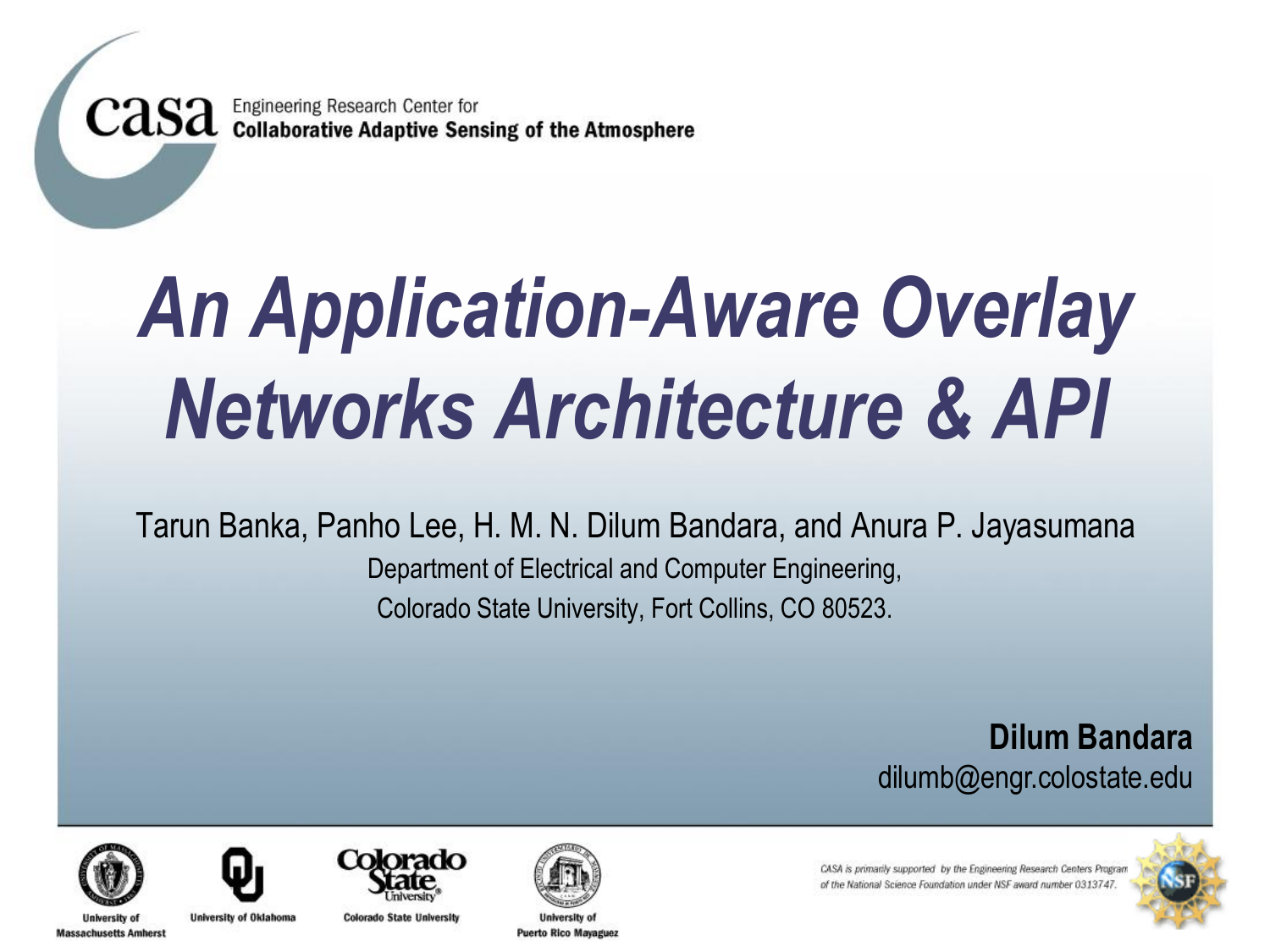#### *Outline*

- CASA
- Application aware networks
- Overlay networks
- AWON architecture & API
- What's ahead

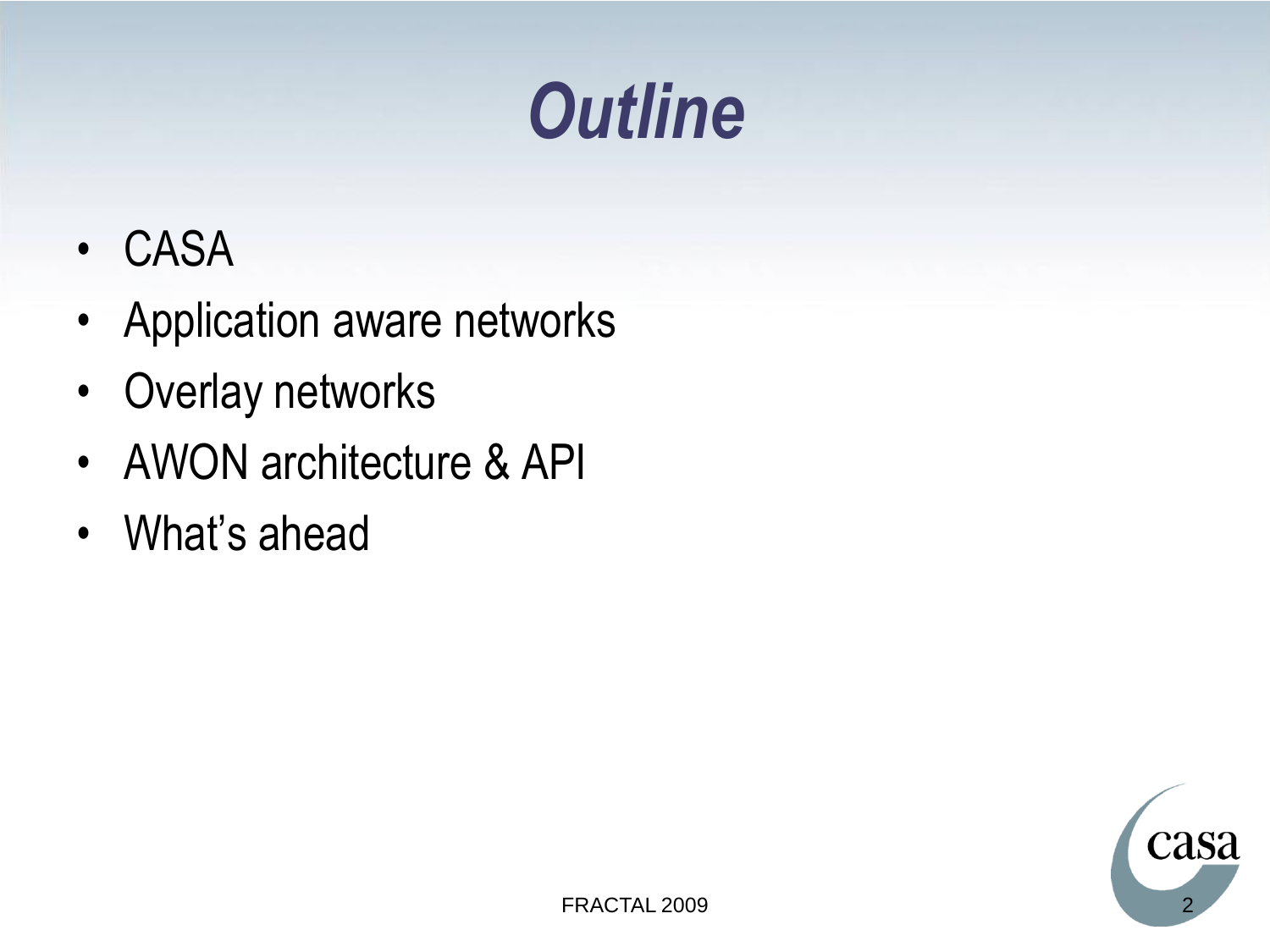#### *Collaborative Adaptive Sensing of the Atmosphere (CASA)*

- Concept
	- A set of networked small radars instead of a large radar
	- Sense lower 3 km of atmosphere
	- Collaborating radars:
		- Improved sensing, detection, & prediction
- Goal
	- Improve warning time & forecast accuracy for hazardous weather

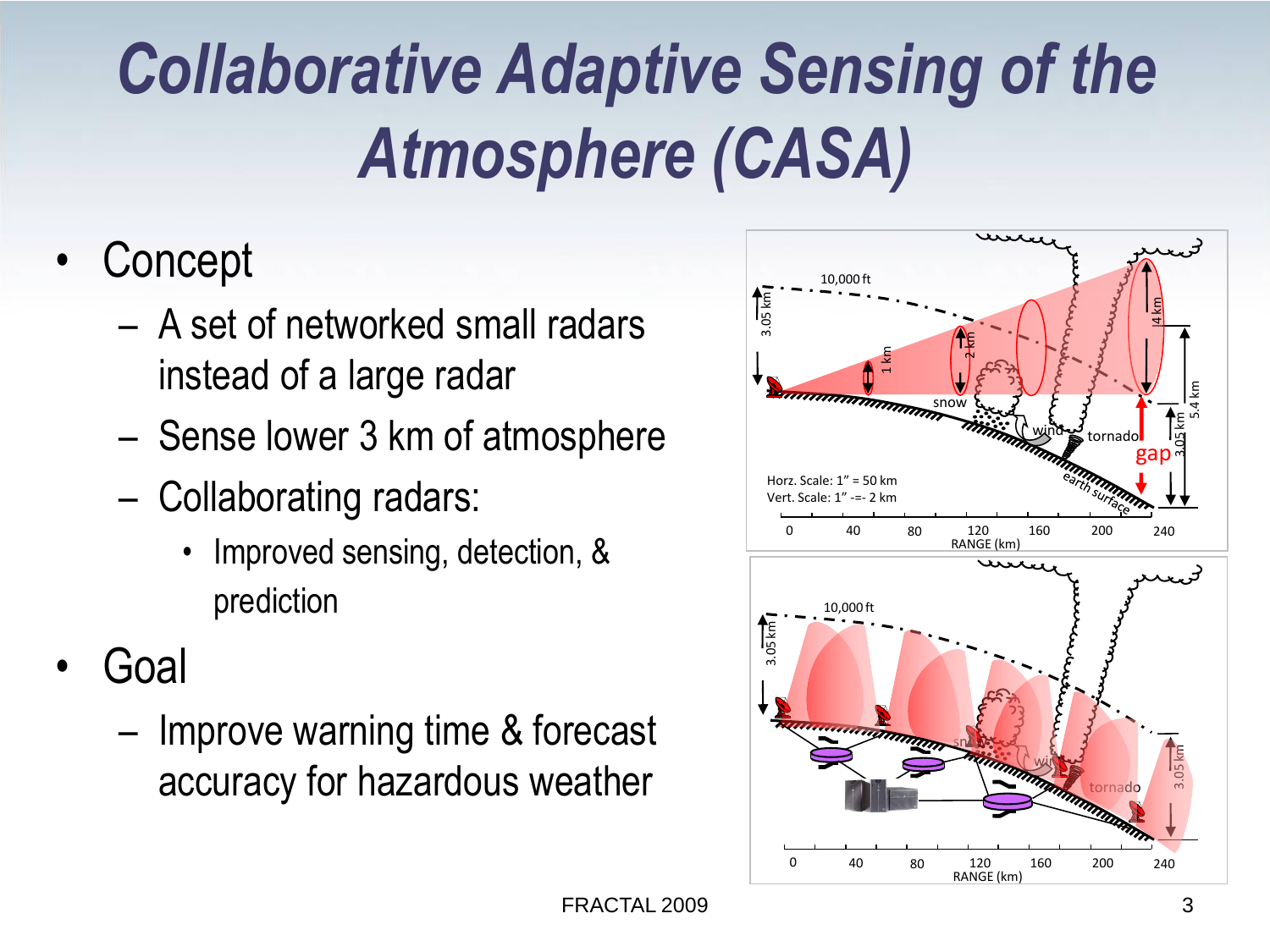## *CASA Oklahoma Test-bed*



- Multiple high bandwidth streams
- Real-time communication
- Heterogeneous infrastructure & end users
- Simultaneous observations by multiple radars
- Multi-sensor data fusion
- Hostile weather conditions

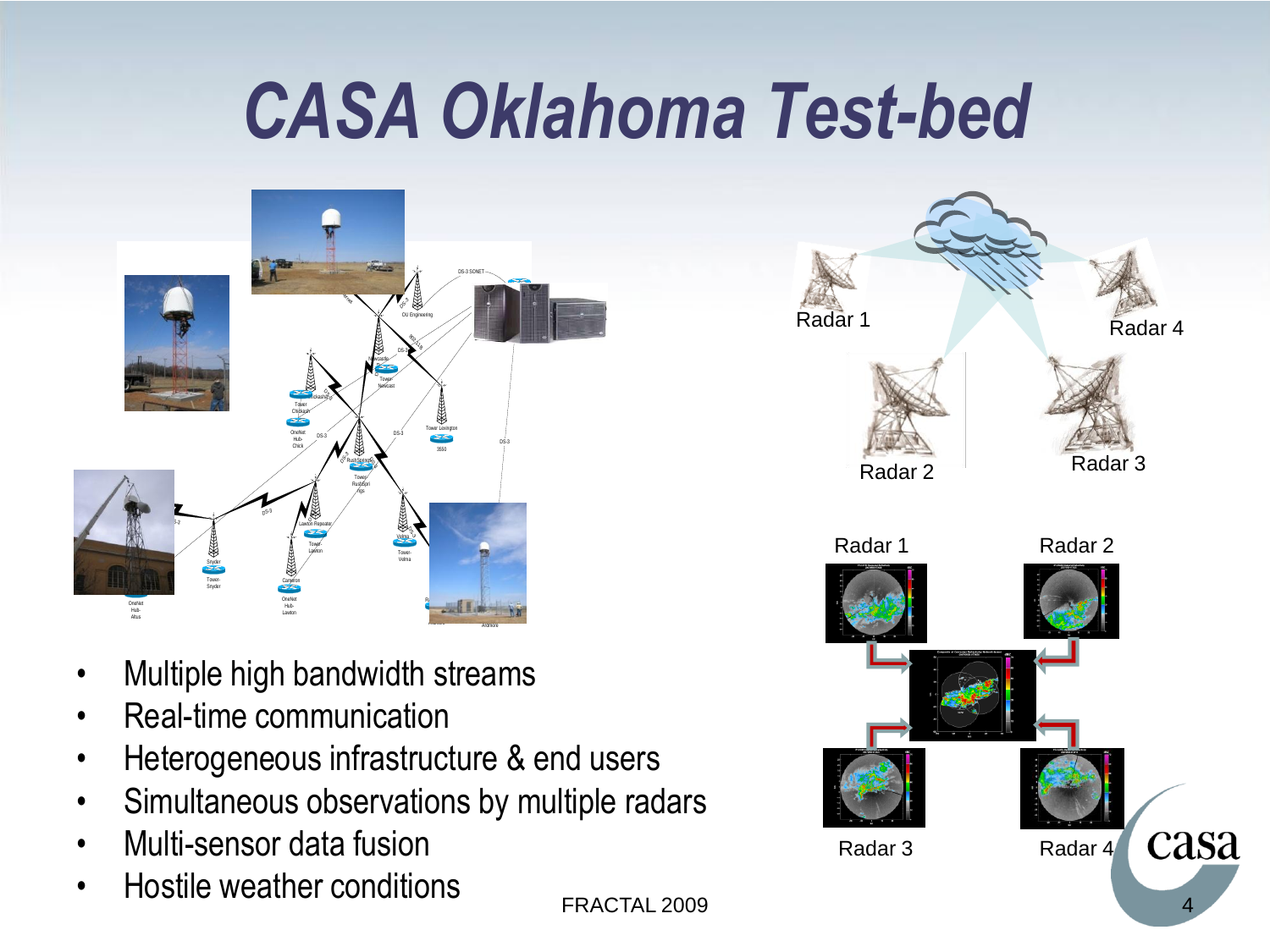## *Challenges*

- Distributed Collaborative Adaptive Sensing (DCAS)
	- Sensing, processing, & storage elements are interconnected via the Internet
	- High bandwidth data streams
	- Real-time communication
	- End users rely on different subsets of data
- Adapting to varying network conditions
- QoS perceived by end users depends on
	- Timeliness & usefulness of received data
	- Jitter, excessive delay, & random packet losses
- End-host based correction/adaption is not effective



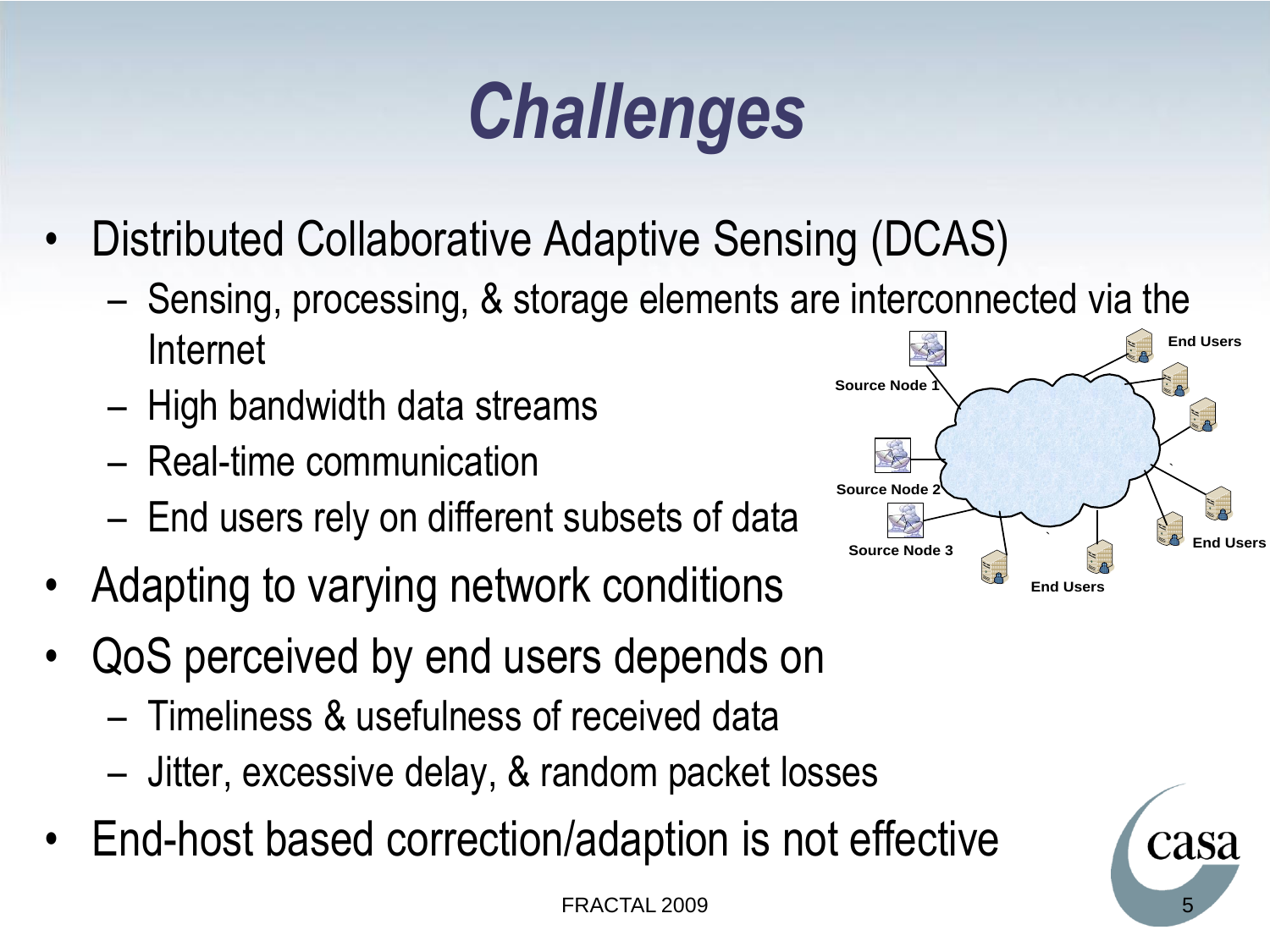## *Application Aware Networks (AANs)*

- Networks that implicitly or explicitly learn about the application characteristics & adapt their forwarding strategy to meet the application requirements in the best possible way
- Possibilities
	- Application aware packet forwarding
	- In-network application aware processing & storage
	- Enhance the adaptability of applications
	- Enhanced QoS provided to end users
- Current networks are not application aware
	- Lack of hardware & architectural support
- Overlay networks are a viable solution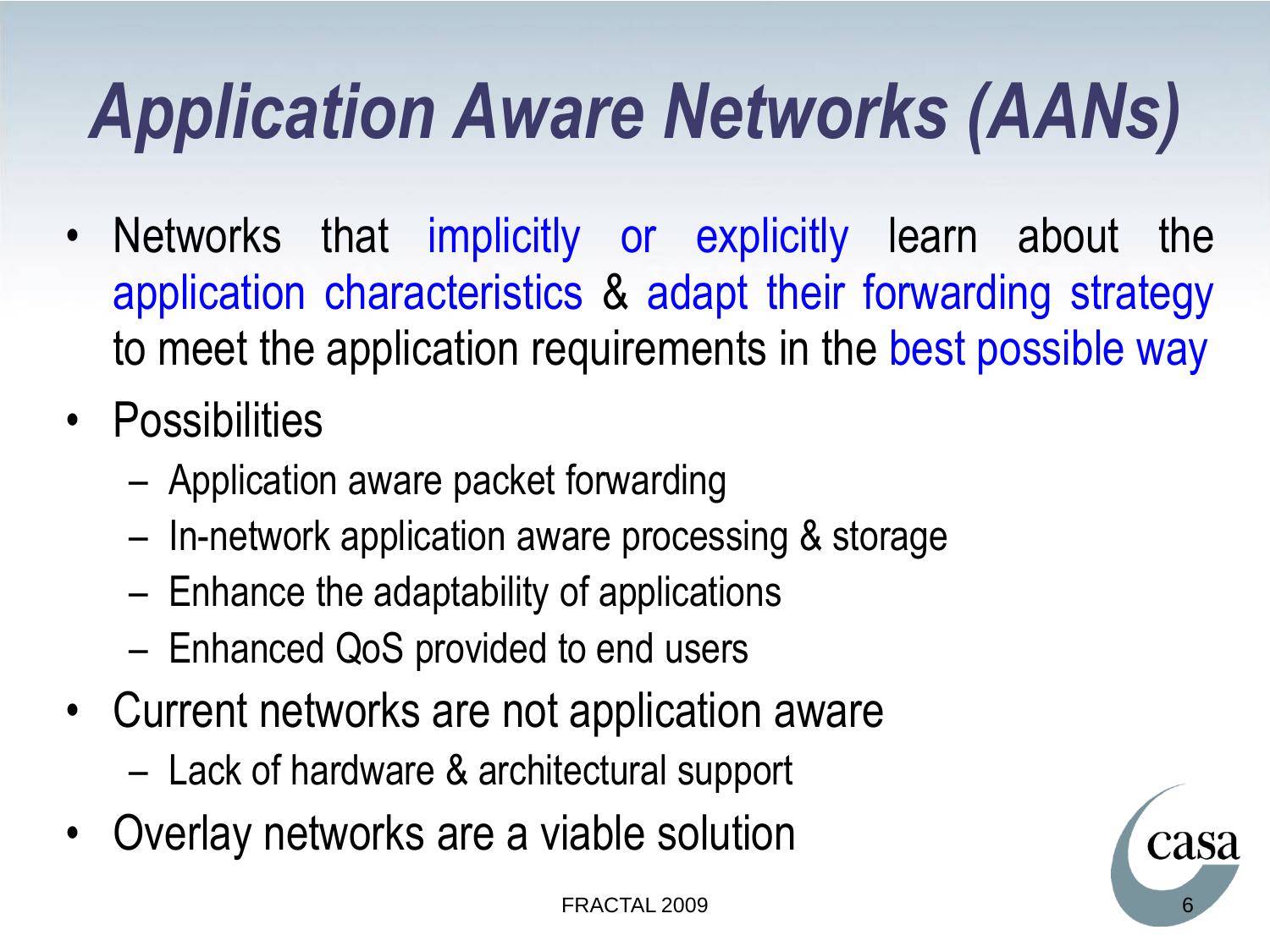## *Overlay Networks*

- A computer network built on top of another network
	- e.g., dial-up Internet, P2P
- Application layer solution
- Virtual links between overlay nodes
- Overlay routing
	- Control path/link selection – QoS enhancement
- Application-aware processing at intermediate nodes

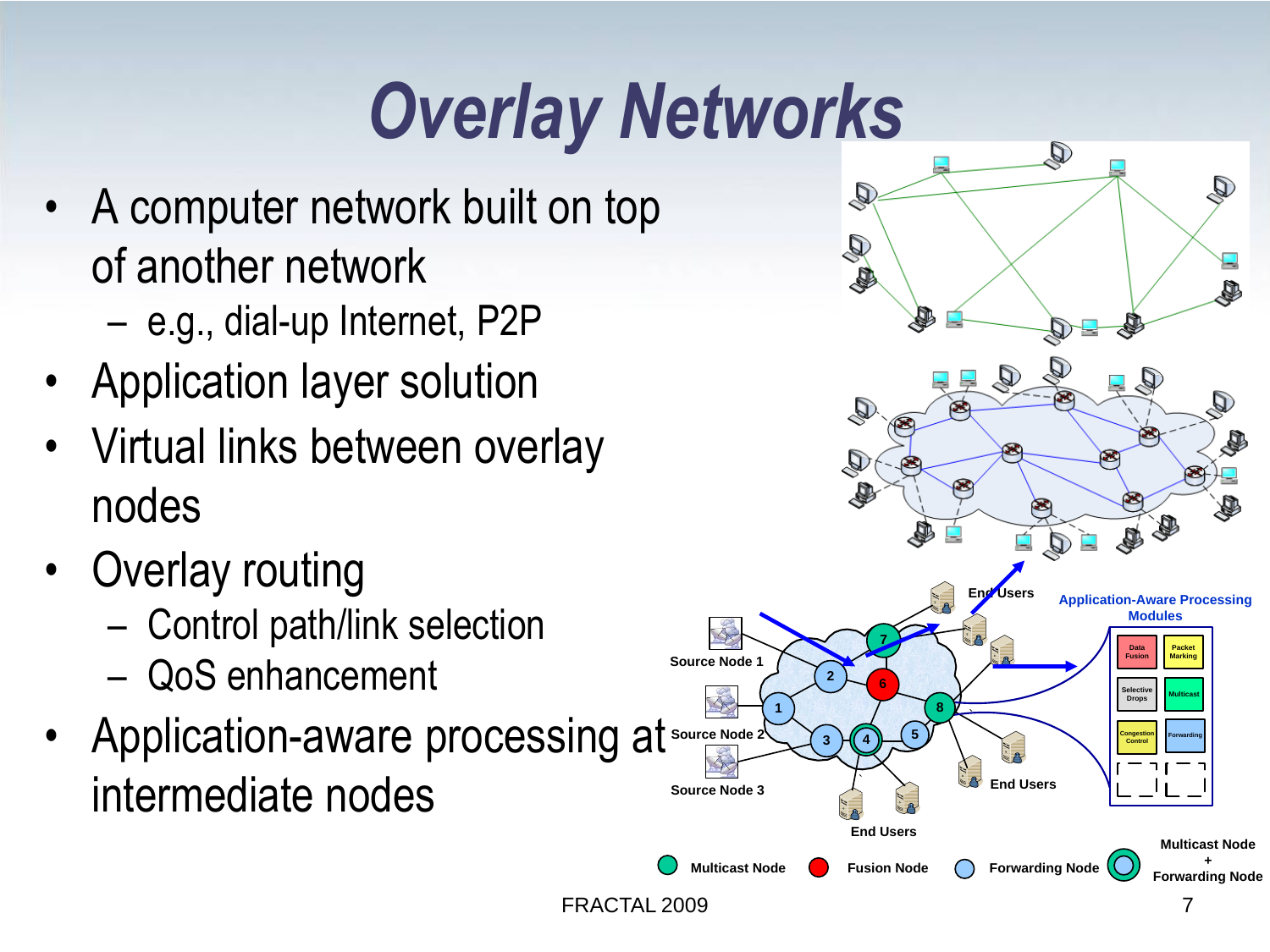#### *Application-Aware Overlay Networks (AWON) Architecture*

- An architectural framework to deploy AAN services
	- ASP Application-specific Service Plug-in
	- ASPs inject application specific functionality into overlay nodes
	- API for easy deployment of ASPs
		- www.cnrl.colostate.edu/Projects/AWON/awonapi.0.1.tar.gz
- ASPs regulate flow of data through overlay nodes
	- Taking application specific constrains into account
	- Extract, select, fuse, & repack data
- Overlay routing protocol provide



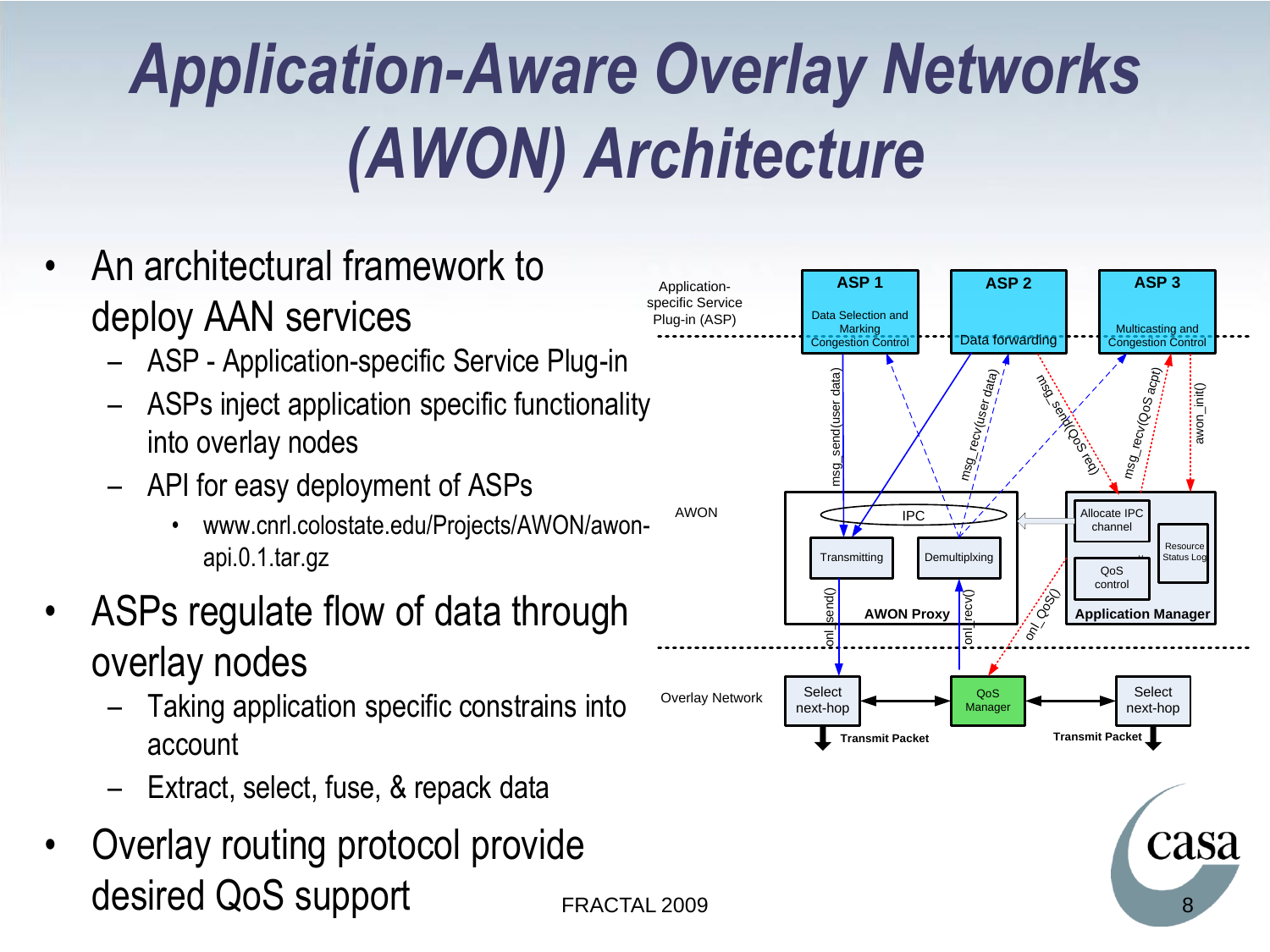## *AWON (cont.)*

#### **End Users Application-Aware Processing Modules 7 Data Backet**<br>**Fusion Marking Packet Source Node 1 2 6 Selective Drops 8 (8) Source Node 2 5 Congestion Control 3 4 Forwarding** Rate R Rate R2 ` **End Users** Rate R3 **Source Node 3** Rate R4 Rate R5 **End Users** Rate R6 **Multicast Node Fusion Node Forwarding Node Multicast Node <sup>+</sup> Forwarding Node** Rate R7 ate R8



On-the-fly Data Selection based on Packet Marking

- Different AAN services
- Application specific content delivery under varying network conditions
- Better quality in content delivered to end users

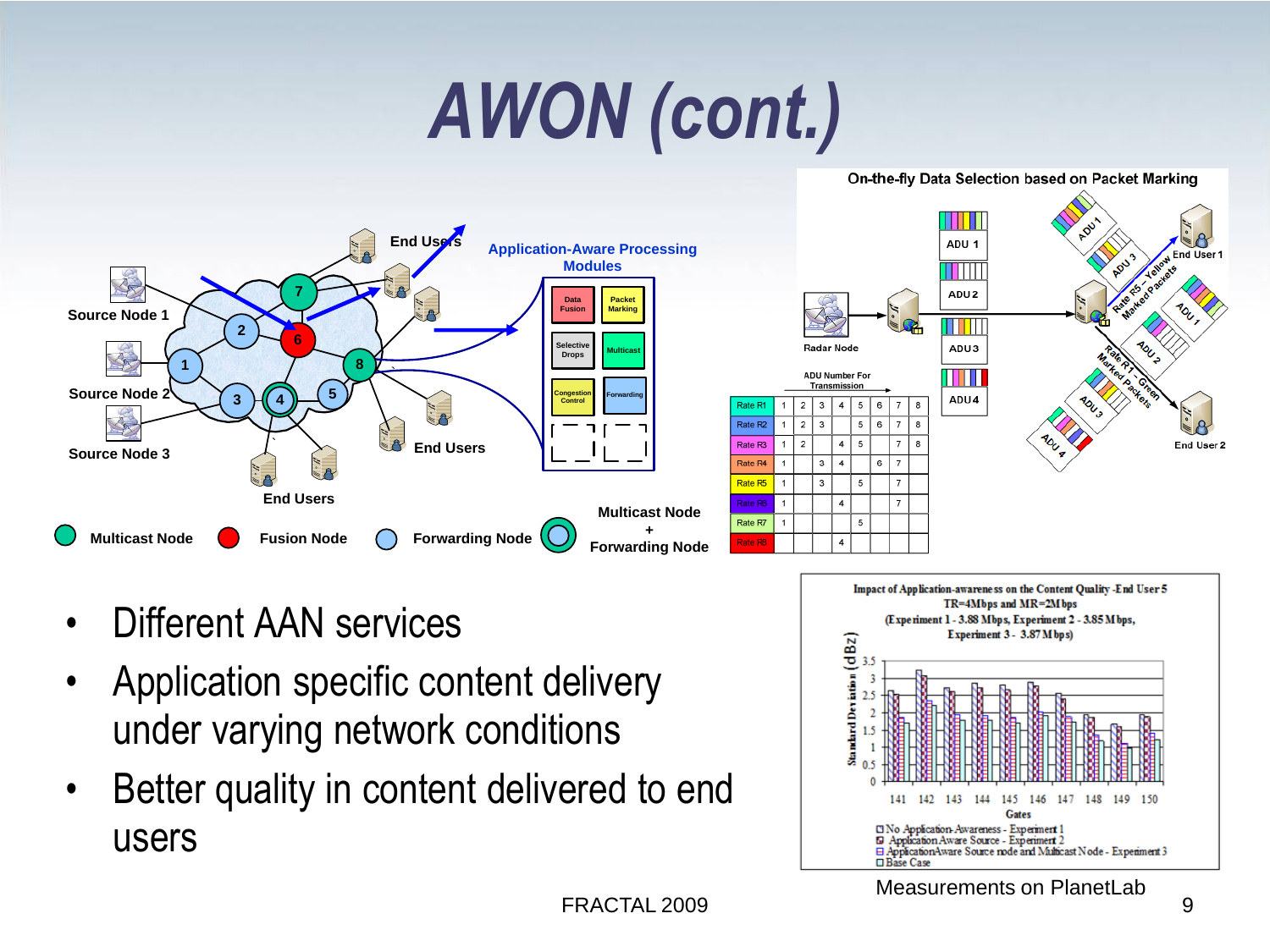#### *What's Ahead*

- Basic functions of overlay networks will eventually be migrated into network elements
- Potential for in-network processing & storage
	- However, resources per application will still be limited
- Renewed interest in AANs
	- Vendors are interested in architectural support
- AWON architecture would be a suitable reference framework in realizing the AAN paradigm
	- Overlay networks, AANs  $\rightarrow$  P2P based in-network fusion
- How to distribute ASPs?
	- Online installation, micro-programs in packets, etc.
	- Need programming & protocol description languages

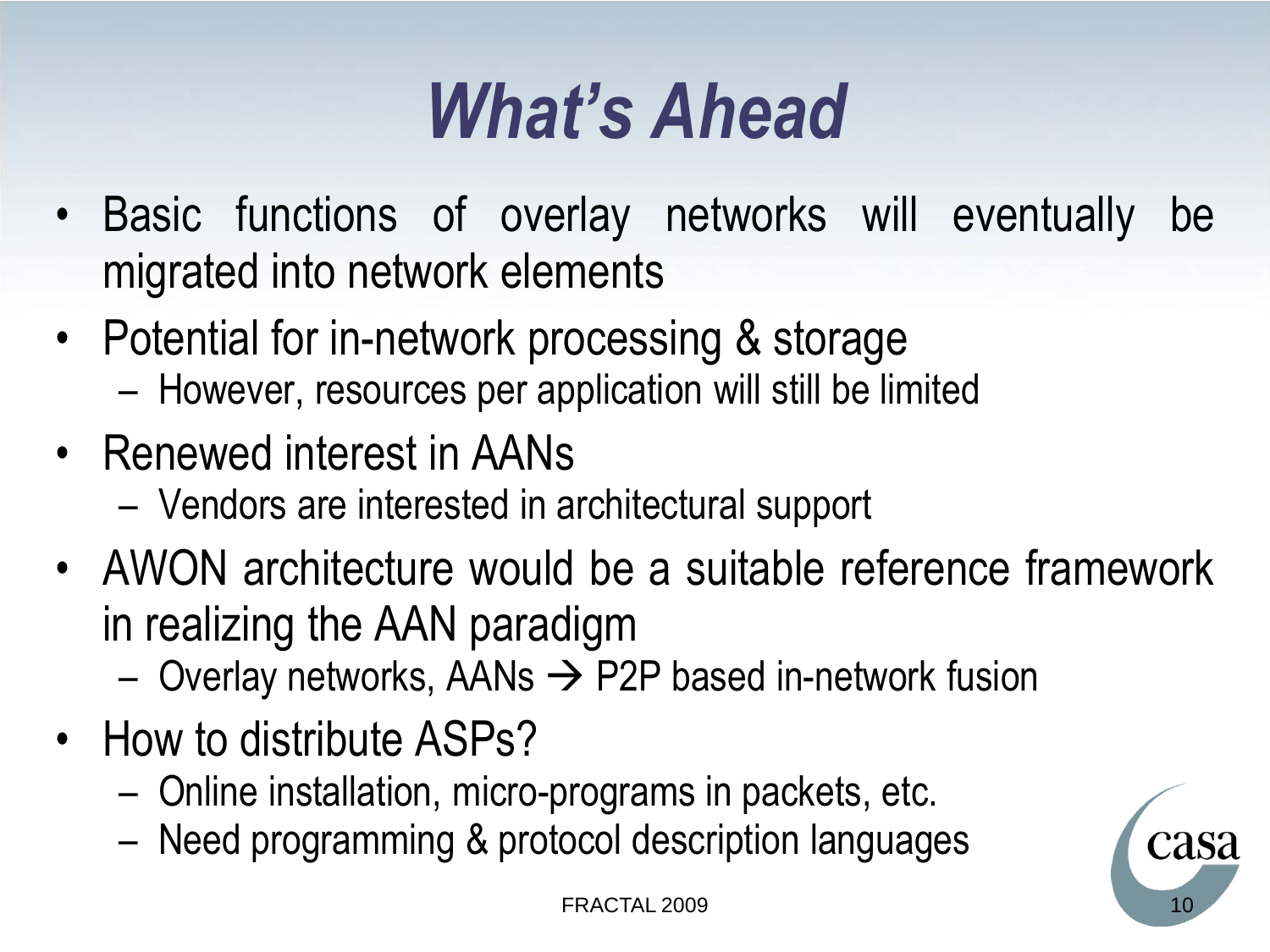#### *Questions ?*

#### *Thank You…*



FRACTAL 2009